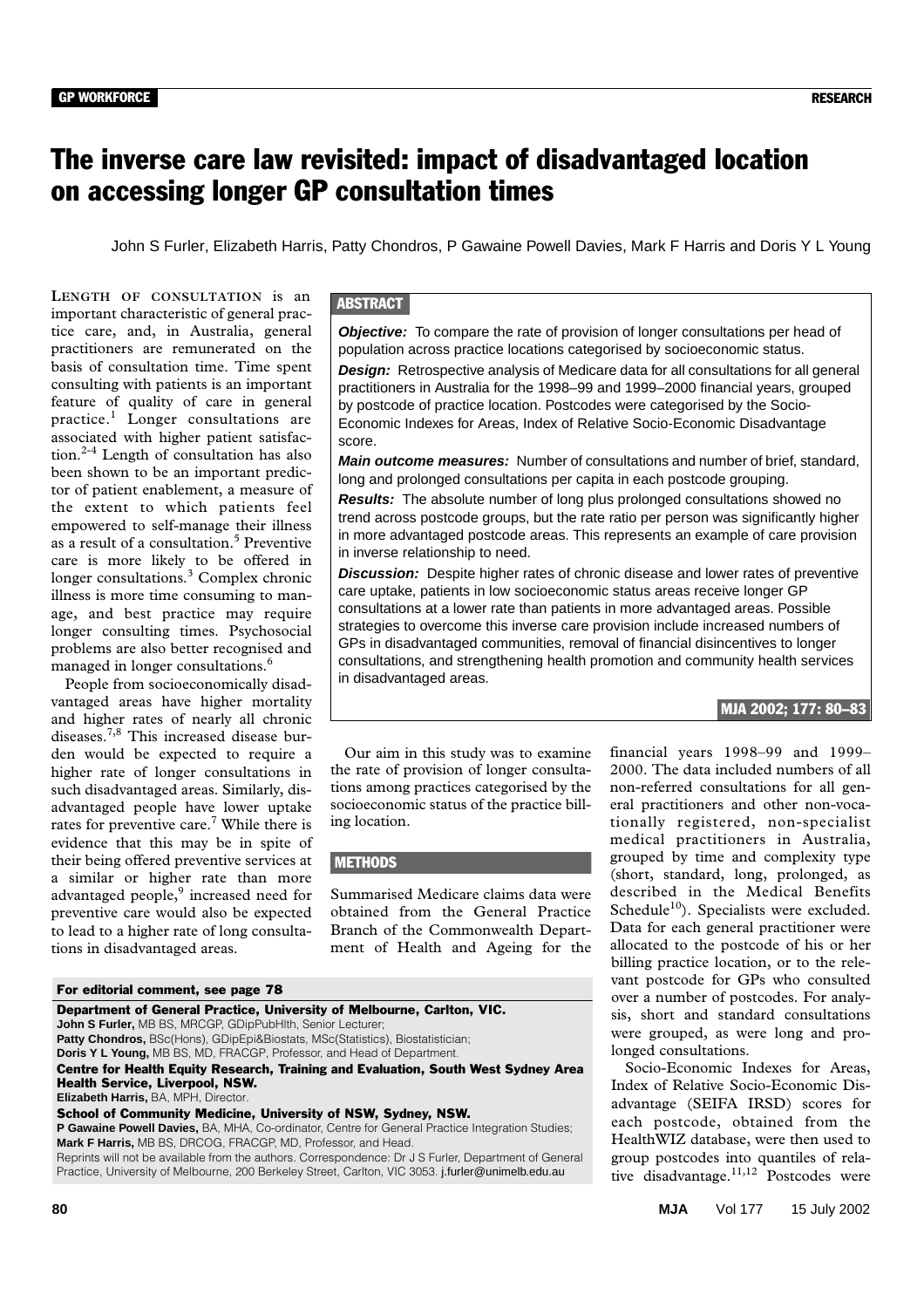1: Percentage of consultations that were long plus prolonged, and the rate of all consultations and long plus prolonged consultations per person per year, for each Socio-Economic Indexes for Areas, Index of Relative Socio-Economic Disadvantage (SEIFA IRSD) postcode group for the financial years 1998–1999 and 1999–2000

| <b>SEIFA</b><br><b>IRSD</b> | <b>Estimated</b><br>population <sup>†</sup> | <b>Total</b><br>consultations | Percentage of long plus<br>prolonged consultations |               | <b>Total consultations per</b><br>person per year |               | Long plus prolonged consultations<br>per person per year |                 |
|-----------------------------|---------------------------------------------|-------------------------------|----------------------------------------------------|---------------|---------------------------------------------------|---------------|----------------------------------------------------------|-----------------|
| quantile*                   |                                             |                               | $\%$                                               | 95% CI        | IR <sup>‡</sup>                                   | 95% CI        | $IR^{\ddagger}$                                          | 95% CI          |
| 1998-1999                   |                                             |                               |                                                    |               |                                                   |               |                                                          |                 |
| $-5$                        | 1 325 241                                   | 8 645 716                     | 7.72                                               | $7.70 - 7.74$ | 6.52                                              | $6.52 - 6.53$ | 0.504                                                    | $0.502 - 0.505$ |
| $-4$                        | 1783680                                     | 10 522 727                    | 9.49                                               | $9.47 - 9.50$ | 5.90                                              | 5.90-5.90     | 0.560                                                    | 0.559-0.561     |
| $-3$                        | 1 607 592                                   | 8 620 733                     | 9.61                                               | $9.59 - 9.63$ | 5.36                                              | 5.36-5.37     | 0.515                                                    | $0.514 - 0.517$ |
| $-2$                        | 1 397 957                                   | 6 379 674                     | 8.80                                               | 8.78-8.82     | 4.56                                              | 4.56-4.57     | 0.402                                                    | $0.401 - 0.403$ |
| $-1$                        | 1599299                                     | 8 137 543                     | 9.61                                               | $9.59 - 9.63$ | 5.09                                              | 5.08-5.09     | 0.489                                                    | $0.488 - 0.490$ |
| 0                           | 1808 475                                    | 8 240 420                     | 9.74                                               | $9.72 - 9.76$ | 4.56                                              | $4.55 - 4.56$ | 0.444                                                    | $0.443 - 0.445$ |
| 1                           | 1 669 266                                   | 9 344 267                     | 11.70                                              | 11.68-11.72   | 5.60                                              | 5.59-5.60     | 0.655                                                    | 0.654-0.656     |
| $\overline{c}$              | 1589607                                     | 7 392 708                     | 11.24                                              | 11.22-11.26   | 4.65                                              | $4.65 - 4.65$ | 0.523                                                    | 0.522-0.524     |
| 3                           | 1802719                                     | 8 606 921                     | 12.24                                              | 12.22-12.26   | 4.77                                              | $4.77 - 4.78$ | 0.584                                                    | 0.583-0.585     |
| $\overline{4}$              | 2 117 809                                   | 10 879 805                    | 13.57                                              | 13.55-13.59   | 5.14                                              | $5.13 - 5.14$ | 0.697                                                    | 0.696-0.698     |
| 5                           | 2 2 2 1 7 5                                 | 10 199 483                    | 16.05                                              | 16.03-16.08   | 4.58                                              | 4.57-4.58     | 0.734                                                    | 0.733-0.736     |
| 1999-2000                   |                                             |                               |                                                    |               |                                                   |               |                                                          |                 |
| $-5$                        | 1 333 215                                   | 8 5 3 5 5 9 5                 | 8.43                                               | $8.42 - 8.45$ | 6.40                                              | $6.40 - 6.41$ | 0.540                                                    | 0.539-0.541     |
| $-4$                        | 1797526                                     | 10 356 909                    | 10.10                                              | 10.09-10.12   | 5.76                                              | 5.76-5.77     | 0.582                                                    | $0.581 - 0.583$ |
| $-3$                        | 1619805                                     | 8 5 5 8 6 7                   | 10.30                                              | 10.28-10.32   | 5.28                                              | $5.28 - 5.29$ | 0.544                                                    | 0.543-0.545     |
| $-2$                        | 1 408 949                                   | 6 392 354                     | 9.40                                               | $9.37 - 9.42$ | 4.54                                              | 4.53-4.54     | 0.426                                                    | $0.425 - 0.427$ |
| $-1$                        | 1 615 342                                   | 8 0 5 5 0 5                   | 10.25                                              | 10.23-10.27   | 4.99                                              | 4.98-4.99     | 0.511                                                    | $0.510 - 0.512$ |
| 0                           | 1827619                                     | 8 137 883                     | 10.32                                              | 10.30-10.34   | 4.45                                              | $4.45 - 4.46$ | 0.460                                                    | $0.459 - 0.461$ |
| 1                           | 1690764                                     | 9 337 249                     | 12.25                                              | 12.23-12.27   | 5.52                                              | $5.52 - 5.53$ | 0.677                                                    | 0.675-0.678     |
| $\overline{c}$              | 1616038                                     | 7 302 833                     | 11.79                                              | 11.77-11.82   | 4.52                                              | $4.52 - 4.52$ | 0.533                                                    | 0.532-0.534     |
| 3                           | 1834355                                     | 8 4 3 4 1 9 4                 | 12.75                                              | 12.72-12.77   | 4.60                                              | 4.59-4.60     | 0.586                                                    | 0.585-0.587     |
| $\overline{4}$              | 2 156 598                                   | 10 808 451                    | 14.10                                              | 14.08-14.12   | 5.01                                              | $5.01 - 5.01$ | 0.707                                                    | 0.706-0.708     |
| 5                           | 2 250 148                                   | 10 033 689                    | 16.87                                              | 16.85-16.89   | 4.46                                              | $4.46 - 4.46$ | 0.752                                                    | $0.751 - 0.753$ |

\*–5 represents the most disadvantaged and +5 represents the most advantaged SEIFA IRSD postcode group. † Based on Australian Bureau of Statistics estimates.  $<sup>†</sup>IR = incidence rate$ </sup>

grouped on the basis of about equal numbers of postcodes rather than about equal population. Eleven groups (–5 [most disadvantaged] to +5 [most advantaged]) were used, consistent with the categories reported in HealthWIZ. Data for practice locations in each postcode quantile were added to give total numbers of consultation type for each quantile of relative socioeconomic disadvantage.

Population estimates for postcodes for the same periods were obtained from the Australian Bureau of Statistics.<sup>13</sup>

Data for each collection year were analysed separately.

Data on the percentage of consultations that were direct (or bulk) billed across the SEIFA categories were obtained from HealthWIZ for the financial years 1997–98 and 1998–99, being the latest available for SEIFA categories.

### *Statistical analysis*

The percentage of longer (long plus prolonged) consultations was calculated for each SEIFA quantile and financial year. The rate of consultations per person per year was calculated by dividing the total consultations by the total estimated population for each quantile and year. The 95% confidence interval was calculated for the percentage of consultations and rate of consultations per year.

Poisson regression was used to calculate the rate ratio for the rate of longer consultations per person across the 11 SEIFA postcode categories, adjusted for year.

Statistical significance was set at 5% for a two-sided test.

Analysis was performed with STATA statistical software.<sup>14</sup>

## RESULTS

Shorter (brief plus standard) consultations predominated, comprising 88.9% of the total in 1998–99 and 88.3% in 1999–2000. The rate of brief plus standard consultations per head of population within each SEIFA category increased with increasing disadvantage (Boxes 1, 2a). Long plus prolonged consultations followed a reverse trend, most marked across the four most socioeconomically advantaged groups (Boxes 1, 2b).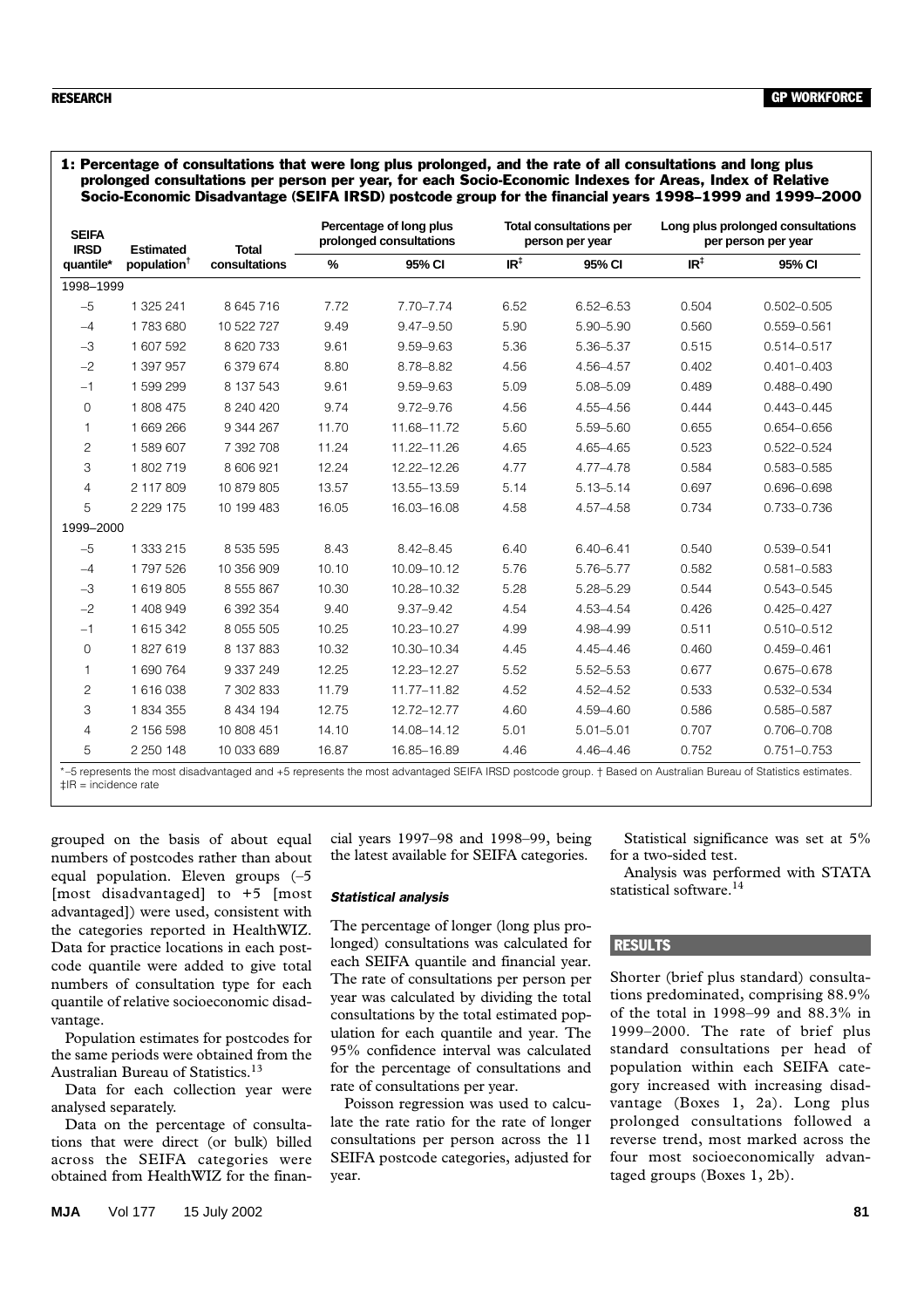

3: Rate ratio for the rate of long plus prolonged consultations per person for the Socio-Economic Indexes for Areas (SEIFA) categories, adjusted for year

|                            | Rate ratio | 95% CI        |         |
|----------------------------|------------|---------------|---------|
| <b>SEIFA</b>               | 1.0383.    | 1.0381-1.0384 | < 0.001 |
| Year (1999–2000 v 1998–99) | 1.0324     | 1.0316-1.0333 | < 0.001 |

There was a highly significant increase in the rates of long plus prolonged consultations per head of population with increasing socioeconomic advantage (Box 3). Based on the Poisson regression model, the rate of long plus prolonged consultations per person increased 3.8% for every unit increase in the SEIFA category. For instance, the rate ratio between the lowest (–5) and highest (+5) SEIFA category was 1.46 (95% CI, 1.46–1.46), while the rate ratio between the lowest  $(-5)$  and middle  $(0)$  SEIFA category and the middle (0) and highest (+5) SEIFA category was 1.21 on each occasion.

Almost 95% of consultations in the most disadvantaged SEIFA category were direct billed, compared with 70%– 80% in more advantaged postcode groups (Box 4).

### **DISCUSSION**

There was a significant increase in the rate of long plus prolonged consultations with increasing socioeconomic status. There was also a marked increase in the

1.

use of brief plus standard consultations per person with each step in disadvantage across the four most disadvantaged categories.

People in disadvantaged areas visit GPs more often annually, but they are less likely to have a long consultation. The rate of long plus prolonged consultations per person increased by almost 4% with each step up in socioeconomic status. This is despite the increased burden of chronic disease and need for preventive care in patients from disadvantaged areas.

### *Limitations of data*

There were a number of limitations to our data.

We were unable to report the rate of consultation types per GP across SEIFA categories, as about 40% of GPs consulted across more than one SEIFA postcode group. For privacy reasons, the data were not provided in a way that made it possible to identify individual GPs. The distribution across SEIFA categories of practices with multiple billing locations and full-time



or part-time GPs might explain some of the findings presented in Box 1. However, this would need further research.

**Increasing disadvantage Increasing advantage**

*Source:* HealthWIZ,12 based on 1997–98 and 1998–99 Department of Health and Aged Care data.

There has been recent criticism of the use of SEIFA IRSD as a measure of socioeconomic disadvantage at a population level,  $15$  because of the loss of fine detail when examining area differences in health indicators. This would tend to mean that any differences we have identified may be less than would appear if smaller areas of disadvantage were examined.

Additionally, associations observed from aggregate data may not be true at the individual level. Further, given the large number of records analysed the statistical tests should be interpreted with care. Small differences may be found to be statistically significant, but may not be considered clinically important.

The extent to which GPs in disadvantaged areas see patients from outside those areas is unknown. The SEIFA scores we used were for GP location rather than patient residence. Patients may have come from areas that were more or less disadvantaged than the area in which the GPs' practices were located.

Finally, while they remain the only data available, the relationship between billing data and actual time spent in consultations is not known.